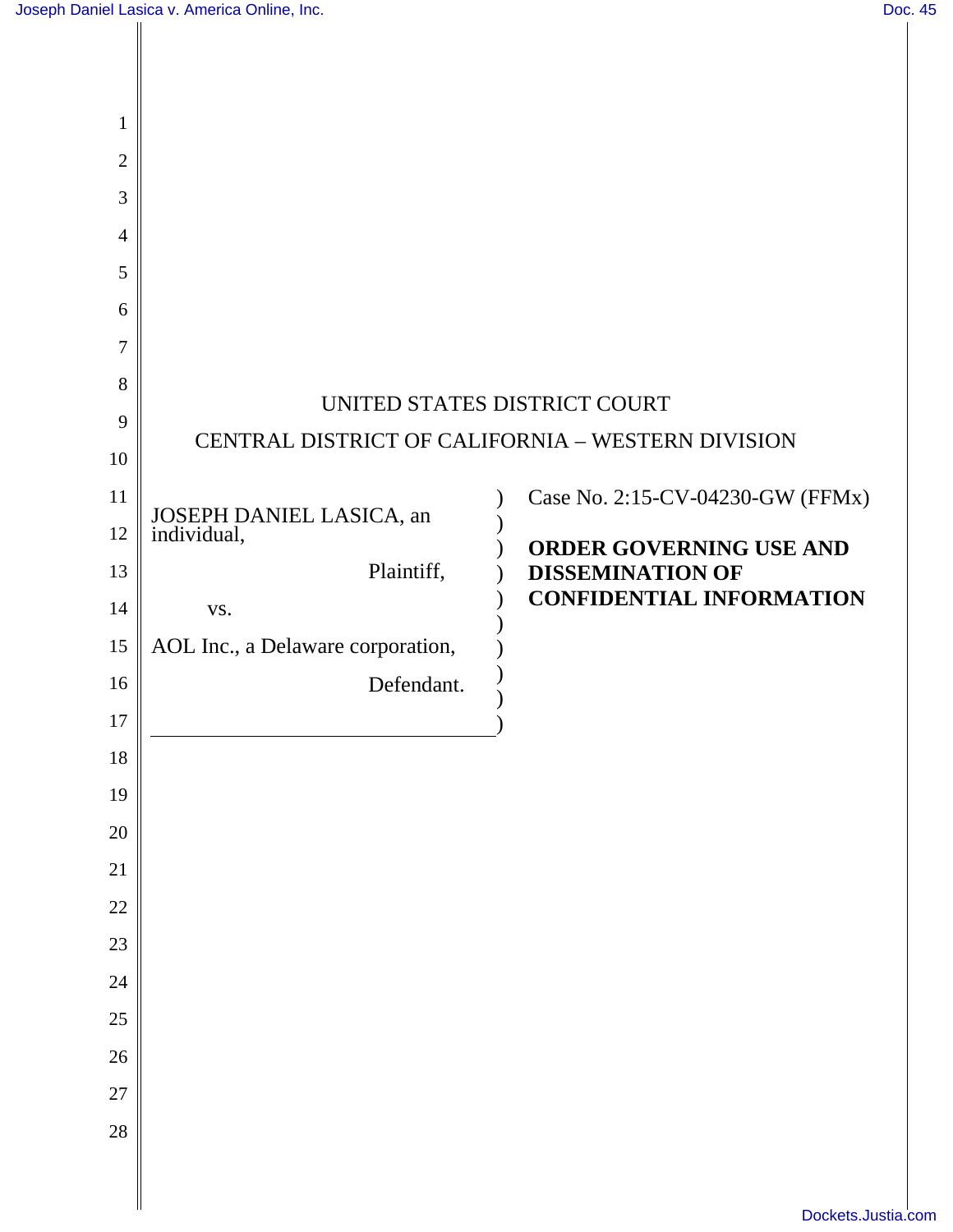1 2 3 4 5 6 7 8 Pursuant to the Stipulation to Entry of Order Governing Use and Dissemination of Confidential Information filed by Plaintiff Joseph Daniel Lasica and Defendant AOL Inc. (each a "Party," and collectively the "Parties"), the Court hereby enters this Protective Order (the "Order") to protect confidential information and material that may be produced or otherwise disclosed by the parties or third parties during the course of discovery in this case and in order to facilitate the exchange of information and documents that may be subject to confidentiality limitations on disclosure due to federal laws, state laws, and privacy rights.

9

## IT IS HEREBY ORDERED that:

10 11 12 13 14 1. No person subject to this Order may disclose information of any kind produced or disclosed in the course of discovery or settlement discussions in this action (hereinafter "Discovery Material") which a Party has designated as "Confidential" or "Confidential Attorneys Eyes Only" (hereinafter "Confidential AEO") pursuant to this Order to anyone else except as this Order expressly permits.

15 16 17 2. The Party or person producing or disclosing Discovery Material (hereinafter "Producing Party") may designate as "Confidential" only the portion of such material that it reasonably and in good faith believes consists of:

- 18 19 20 21 (a) previously non-disclosed financial information (including without limitation profitability reports or estimates, percentage fees, royalty rates, minimum guarantee payments, sales reports, advertising sales data and sale margins);
	- (b) previously non-disclosed material relating to ownership or control of any non-public company;
	- (c) previously non-disclosed business plans, product-development information, or marketing plans;
	- (d) any information of a personal or intimate nature regarding any individual;

28

27

22

23

24

25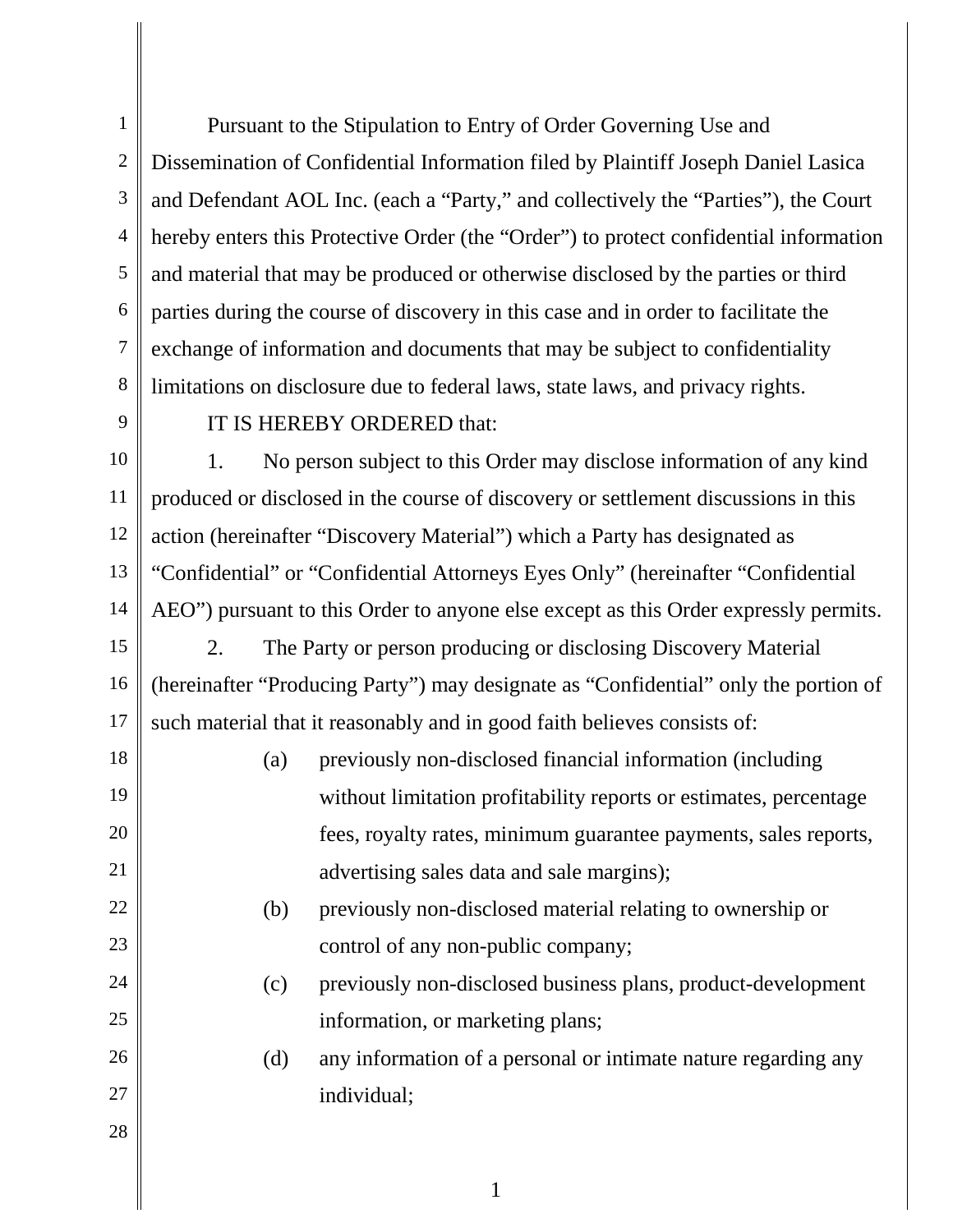(e) information related to previously non-disclosed and/or sensitive information regarding advertisers, licensees, suppliers, or other entities with whom either Party has business relations;

1

2

3

4

5

6

7

8

- (f) any information that any Party reasonably and in good faith believes would give a direct competitor an unfair business advantage by virtue of disclosure of that information; or
- (g) any other category of information this Court subsequently affords confidential status.

9 10 11 3. A Producing Party may designate as "Confidential AEO" only the portion of Discovery Material that it reasonably and in good faith believes consists of highly sensitive and/or commercially competitive Discovery Material.

12 13 14 15 16 4. A Producing Party or its counsel may designate the confidential portion of any Discovery Material other than deposition transcripts and exhibits as "Confidential" or "Confidential AEO" by stamping or otherwise clearly marking as "Confidential" or "Confidential AEO" the protected portion in a manner that will not interfere with legibility or audibility.

17 18 19 20 21 22 23 24 25 26 27 28 5. A Producing Party or its counsel may designate deposition exhibits or portions of deposition transcripts as Confidential Discovery Material or Confidential AEO Discovery Material either by: (a) indicating on the record during the deposition that a question calls for Confidential or Confidential AEO information, in which case the reporter will bind the transcript of the designated testimony in a separate volume and mark it as "Confidential" or "Confidential AEO" and will indicate "Information Governed by Protective Order" or (b) notifying the reporter and all counsel of record, in writing, within this thirty (30) days after receiving a transcript of the deposition, of the specific pages and lines of the transcript that are to be designated "Confidential" or "Confidential AEO," in which case all counsel receiving the transcript will be responsible for marking the copies of the designated transcript in their possession or under their control as directed by the Producing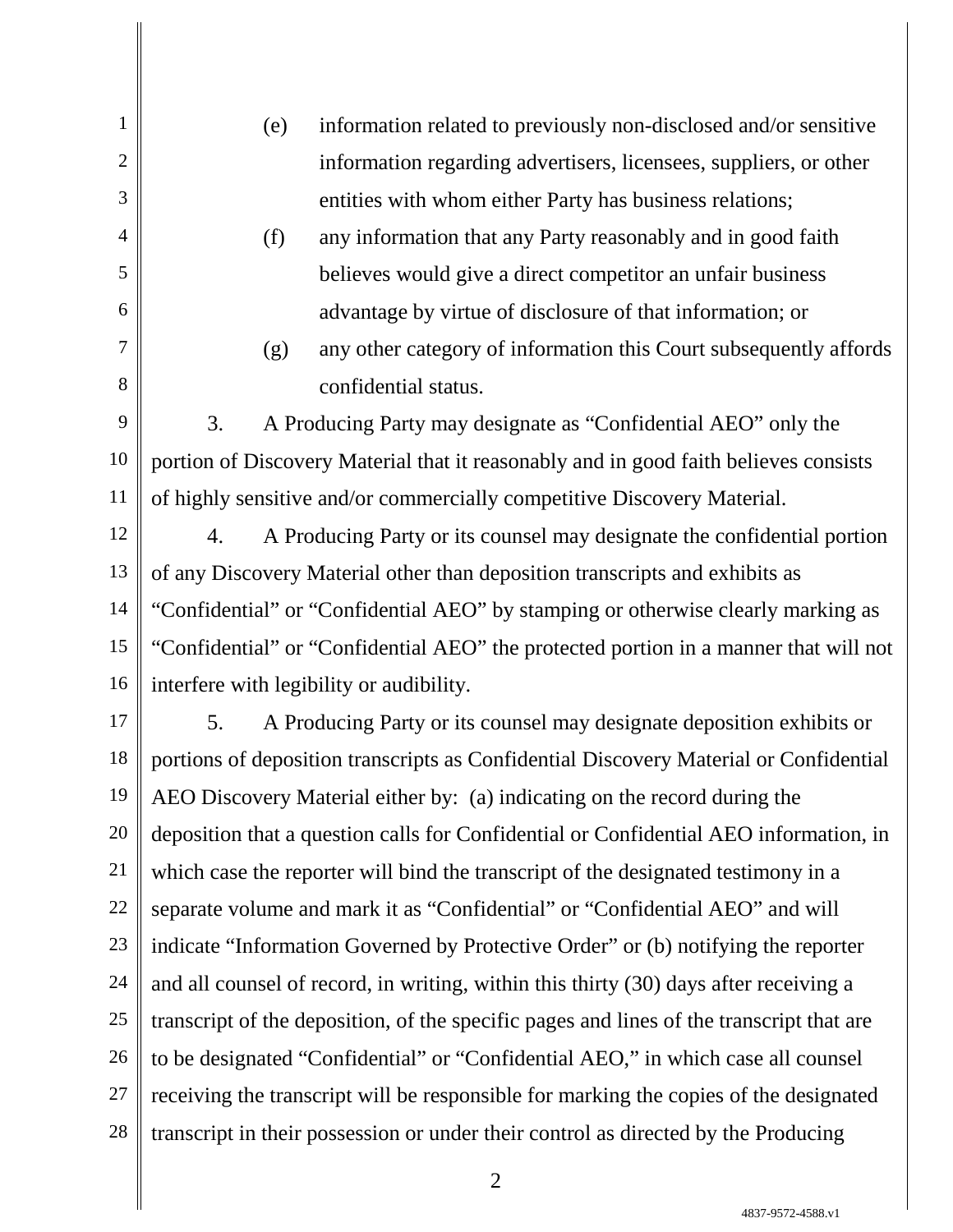1 2 3 Party or that person's counsel. During the thirty (30) day period following the Parties' receipt of transcripts of the deposition, all Parties will treat the entire deposition transcript as if it had been designated "Confidential."

4 5 6 7 8 9 10 6. If at any time before the trial of this action a Producing Party realizes that it should have designated as "Confidential" or "Confidential AEO" some portion or portion(s) of Discovery Material that it previously produced without limitation, the Producing Party may so designate such material by so apprising all prior recipients in writing. Thereafter, all persons subject to this Order will treat such designated portion(s) of the Discovery Material as "Confidential" or "Confidential AEO."

11 12 13 14 7. Nothing contained in this Order will be construed as: (a) a waiver by a Party or person of its right to object to any discovery request; (b) a waiver of any privilege or protection; or (c) a ruling regarding the admissibility at trial of any document, testimony or other evidence.

15 16 17 8. Where a Producing Party has designated Discovery Material as "Confidential," other persons subject to this Order may disclose such information only to the following persons:

> (a) the Parties to this action, their insurers, and counsel to their insurers;

(b) counsel retained specifically for this action, including any paralegal, clerical, or other assistant that such outside counsel employs and assigns to this matter;

(c) outside vendors or service providers (such as copy service providers and document management consultants) that counsel hire and assign to this matter, provided such persons or entities have first been notified of this Confidentiality Agreement and Protective Order;

28

27

18

19

20

21

22

23

24

25

26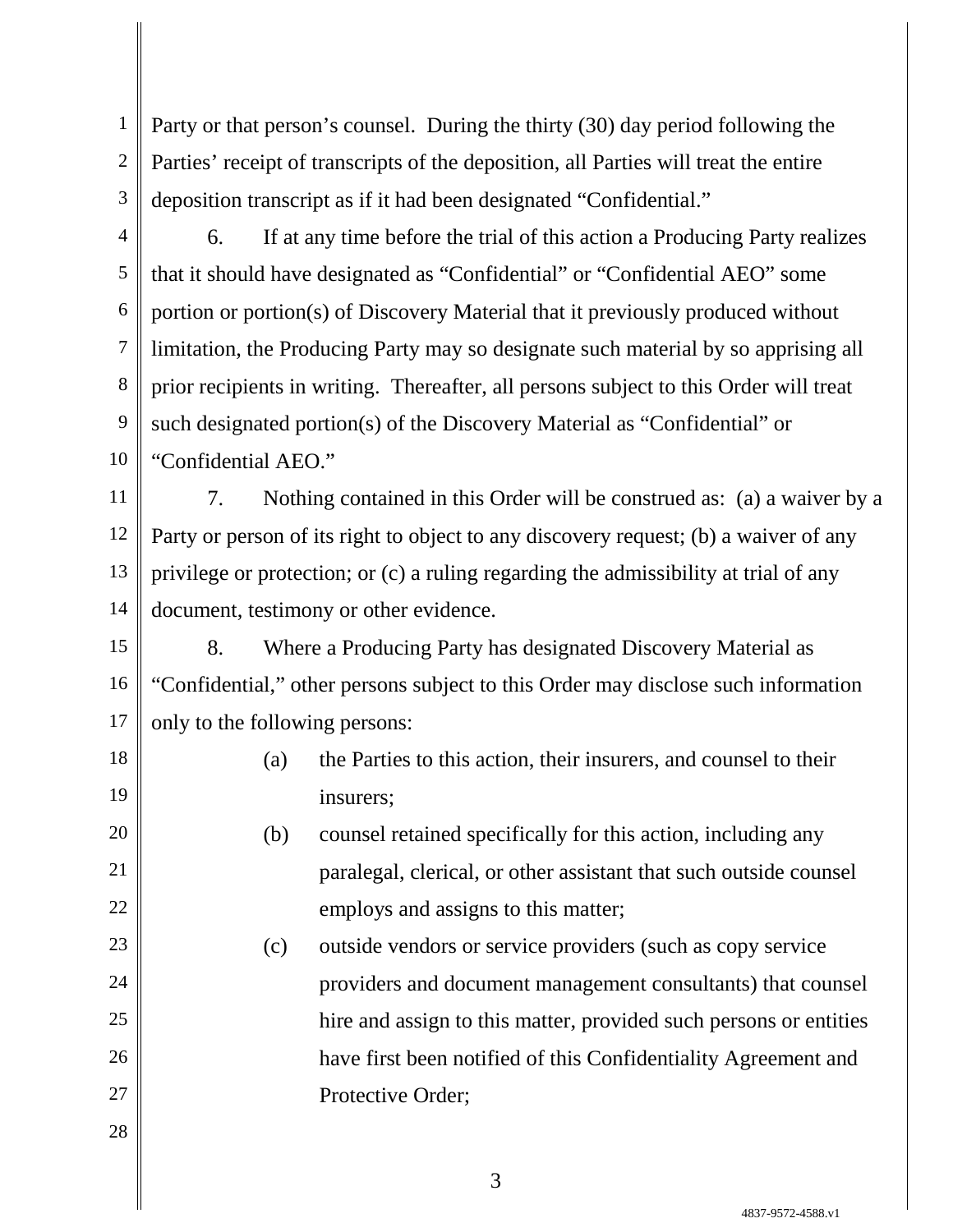| 1              | (d)                                                                       | any mediator or arbitrator that the Parties engage in this matter or |
|----------------|---------------------------------------------------------------------------|----------------------------------------------------------------------|
| $\overline{2}$ |                                                                           | that this Court appoints, provided such person has first executed a  |
| 3              |                                                                           | Nondisclosure Agreement in form attached hereto as Attachment        |
| $\overline{4}$ |                                                                           | A;                                                                   |
| 5              | (e)                                                                       | as to any document, its author, its addressee, and any other         |
| 6              |                                                                           | person indicated on the face of the document as having received a    |
| 7              |                                                                           | copy;                                                                |
| 8              | (f)                                                                       | any witness who counsel for a Party in good faith believes may       |
| 9              |                                                                           | be called to testify at trial or deposition in this action, provided |
| 10             |                                                                           | such person has first executed a Nondisclosure Agreement in          |
| 11             |                                                                           | form attached hereto as Attachment A;                                |
| 12             | (g)                                                                       | any person a Party retains to serve as an expert witness or to       |
| 13             |                                                                           | otherwise provide specialized advice to counsel or a Party in        |
| 14             |                                                                           | connection with this action and/or settlement of this action         |
| 15             |                                                                           | (through a potential business arrangement or otherwise),             |
| 16             |                                                                           | including but not limited to outside counsel, consultants,           |
| 17             |                                                                           | accountants and other financial professionals, provided such         |
| 18             |                                                                           | person has first executed a Nondisclosure Agreement in form          |
| 19             |                                                                           | attached hereto as Attachment A;                                     |
| 20             | (h)                                                                       | stenographers engaged to transcribe depositions the Parties          |
| 21             |                                                                           | conduct in this action; and                                          |
| 22             | (i)                                                                       | this Court, including any appellate court, its support personnel,    |
| 23             |                                                                           | and court reporters.                                                 |
| 24             | 9.                                                                        | Where a Producing Party has designated Discovery Material as         |
| 25             | "Confidential AEO," other persons subject to this Order may disclose such |                                                                      |
| 26             | information only to the following persons:                                |                                                                      |
| 27             | (a)                                                                       | a Parties' in-house or inside legal counsel;                         |
| 28             |                                                                           |                                                                      |
|                |                                                                           |                                                                      |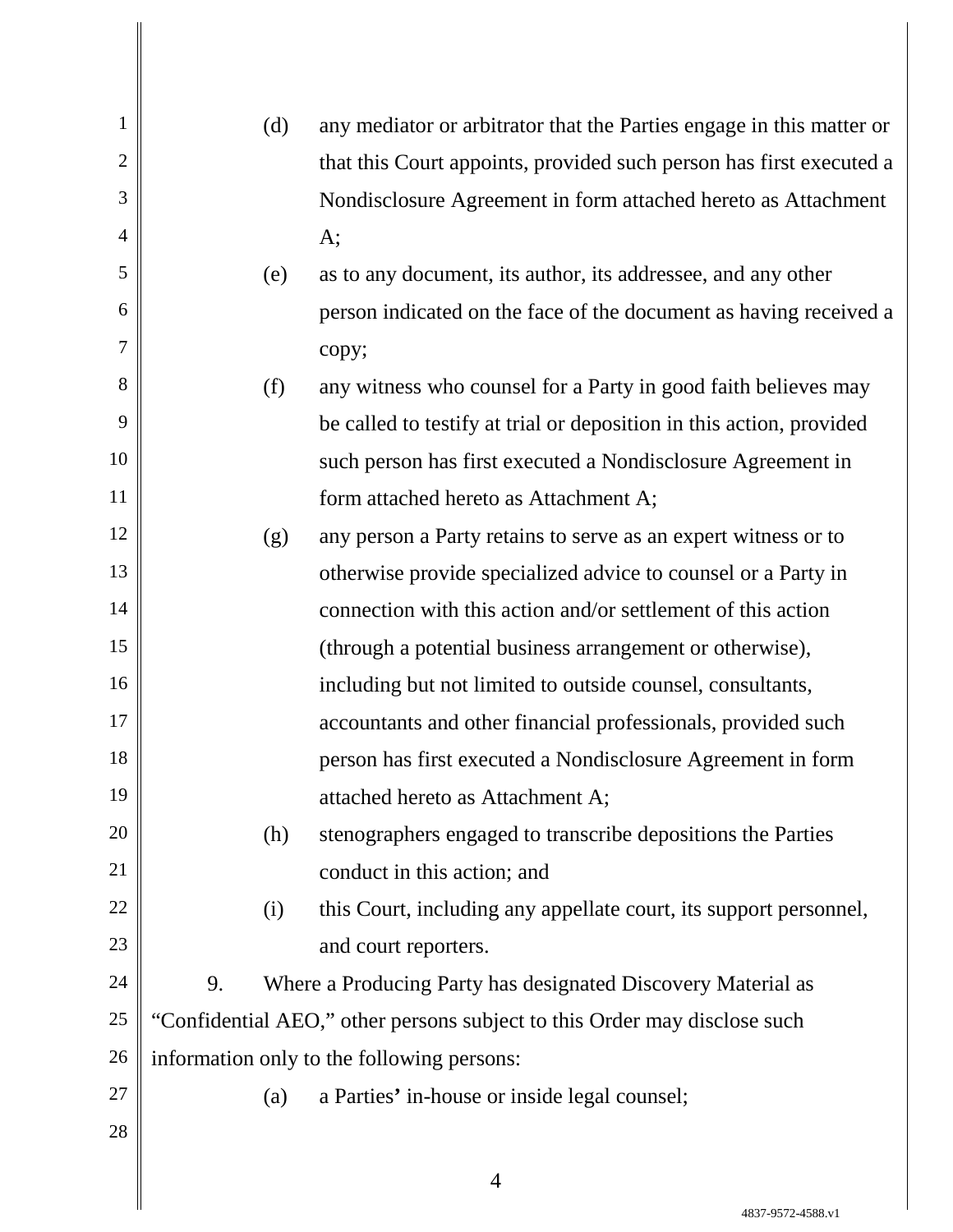| 1              |     | (b) | counsel retained specifically for this action, including any                                |
|----------------|-----|-----|---------------------------------------------------------------------------------------------|
| $\overline{2}$ |     |     | paralegal;                                                                                  |
| 3              |     | (c) | outside vendors or service providers (such as copy service                                  |
| 4              |     |     | providers and document management consultants) that counsel                                 |
| 5              |     |     | hire and assign to this matter, provided such persons or entities                           |
| 6              |     |     | have first been notified of this Confidentiality Agreement and                              |
| 7              |     |     | Protective Order;                                                                           |
| 8              |     | (d) | any mediator or arbitrator that the Parties engage in this matter or                        |
| 9              |     |     | that this Court appoints, provided such person has first executed a                         |
| 10             |     |     | Nondisclosure Agreement in the form attached hereto as                                      |
| 11             |     |     | Attachment A;                                                                               |
| 12             |     | (e) | as to any document, its author, its addressee, and any other                                |
| 13             |     |     | person indicated on the face of the document as having received a                           |
| 14             |     |     | copy;                                                                                       |
| 15             |     | (f) | any person a Party retains to serve as an expert witness or to                              |
| 16             |     |     | otherwise provide specialized advice to counsel or a Party in                               |
| 17             |     |     | connection with this action and/or settlement of this action                                |
| 18             |     |     | (through a potential business arrangement or otherwise),                                    |
| 19             |     |     | including but not limited to outside counsel, consultants,                                  |
| 20             |     |     | accountants and other financial professionals, provided such                                |
| 21             |     |     | person has first executed a Nondisclosure Agreement;                                        |
| 22             |     | (g) | stenographers engaged to transcribe depositions the Parties                                 |
| 23             |     |     | conduct in this action; and                                                                 |
| 24             |     | (h) | this Court, including any appellate court, its support personnel,                           |
| 25             |     |     | and court reporters.                                                                        |
| 26             | 10. |     | Before disclosing any "Confidential" or "Confidential AEO" Discovery                        |
| 27             |     |     | Material to any person referred to in subparagraphs $8(d)$ , (f), or (g), or $9(d)$ or (f), |
| 28             |     |     | counsel must provide a copy of this Order to such person, who must sign the                 |
|                |     |     |                                                                                             |

4837-9572-4588.v1

 $\parallel$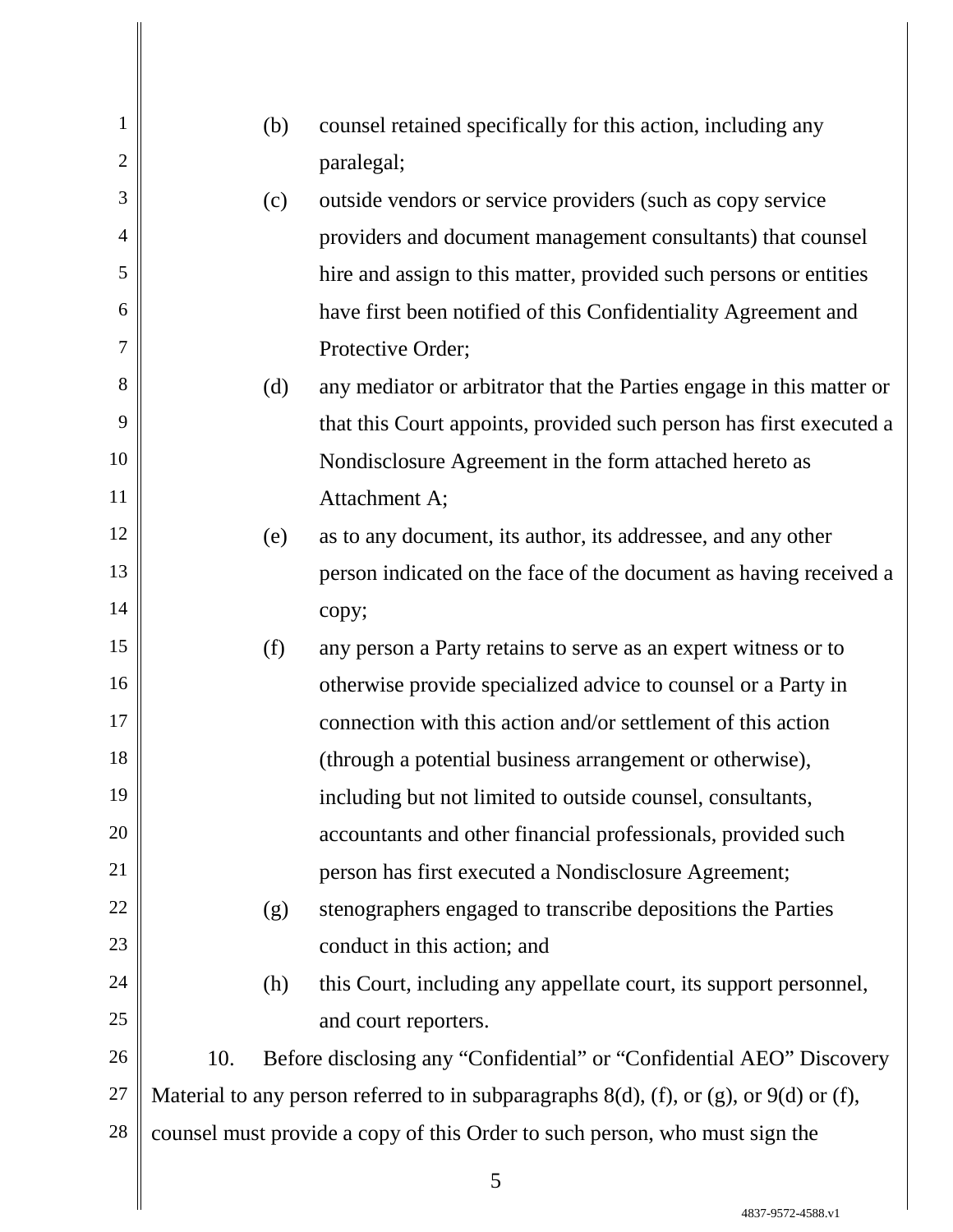1 2 3 4 5 Nondisclosure Agreement attached hereto as Exhibit "A" stating that he or she has read this Order and agrees to be bound by its terms. Said counsel must retain each signed Nondisclosure Agreement, hold it in escrow, and produce it to opposing counsel either before such person is permitted to testify (at deposition or trial) or at the conclusion of the case, whichever comes first.

6 7 8 9 11. This Court retains discretion as to whether to afford confidential treatment to any Discovery Material designated as "Confidential" or "Confidential AEO" and submitted to the Court in connection with any motion, application, or proceeding that may result in an order and/or decision by the Court.

10 11 12 13 14 15 16 17 18 19 20 12. In filing "Confidential" or "Confidential AEO" Discovery Material with this Court, or filing portions of any pleadings, motions, or other papers that disclose such "Confidential" or "Confidential AEO" Discovery Material ("Confidential Court Submission"), the Parties shall publicly file a redacted copy of the Confidential Court Submission via the Electronic Case Filing System. The Parties shall file an application to file the papers under seal, which application must demonstrate good cause for the under seal filing. Only if and to the extent the application is granted, the Parties may then file an unredacted copy of the Confidential Court Submission under seal with the Clerk of this Court. The Parties shall serve this Court and opposing counsel with unredacted courtesy copies of the Confidential Court Submission.

21 22 23 24 25 26 27 13. Any Party who objects to any designation of confidentiality may at any time within the discovery period established by the District Judge to which this action is assigned, serve upon counsel for the Producing Party a written notice stating with particularity the grounds of the objection. If the Parties cannot reach agreement promptly, counsel for all affected Parties will address their dispute to this Court pursuant to the procedure set forth in Central District of California Local Rule 37.

28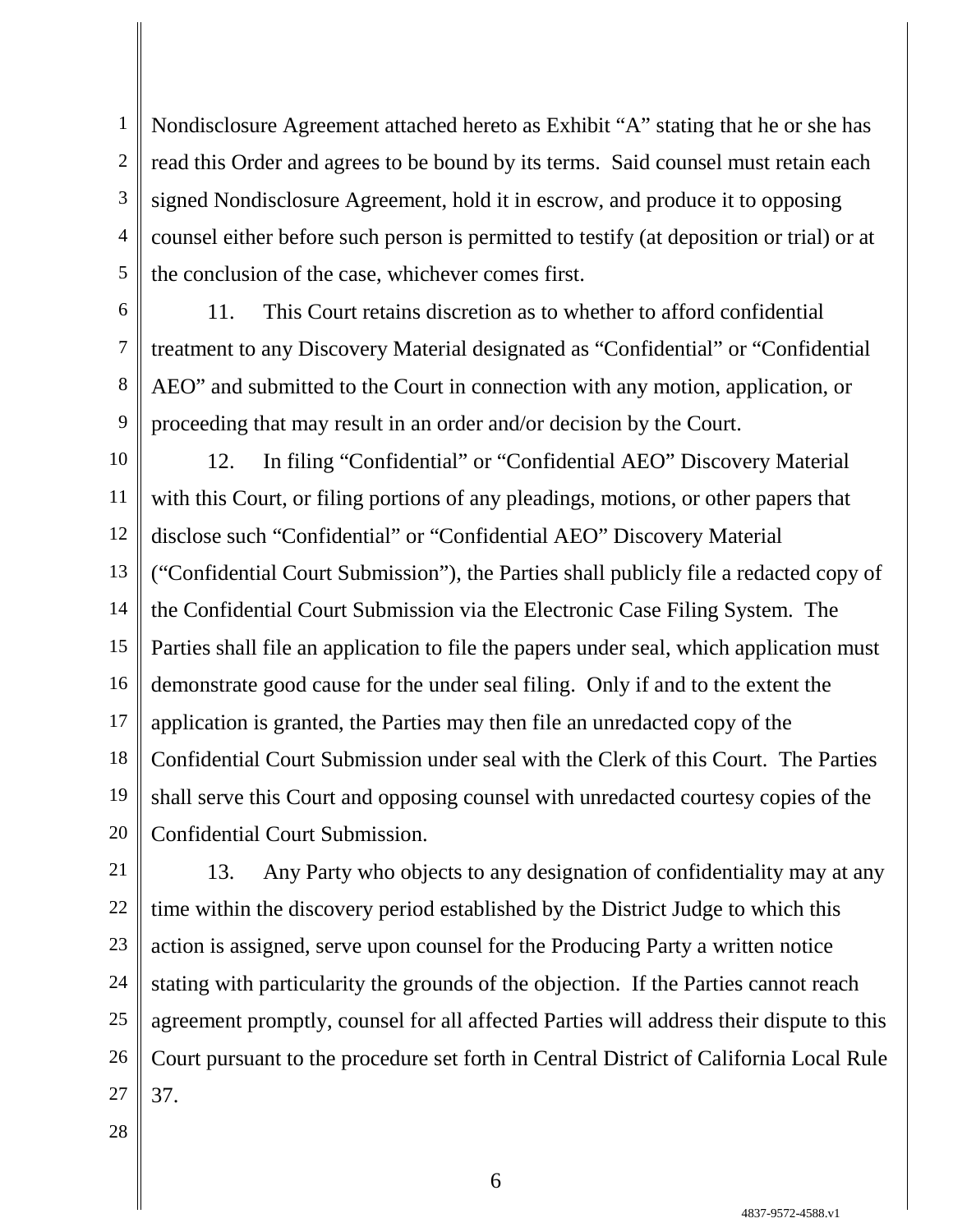1 2 3 4 5 6 7 14. Recipients of "Confidential" or "Confidential AEO" Discovery Material under this Order may use such material solely for the prosecution and defense of this action and any appeals thereto, and for the purpose of assessing settlement of this action, and not for any business, commercial, or competitive propose or in any other litigation proceeding. Nothing contained in this Order, however, will affect or restrict the rights of any Party with respect to its own documents or information produced in this action.

8 9 10 11 12 13 14 15 16 17 15. Nothing in this Order will prevent any Party from producing any "Confidential" or "Confidential AEO" Discovery Material in its possession in response to a lawful subpoena or other compulsory process, or if required to produce it by law or by any government agency having jurisdiction, provided that such Party gives written notice to the Producing Party as soon as reasonably possible, and if permitted by the time allowed under the request, at least ten (10) days before any disclosure. Upon receiving such notice, the Producing Party will bear the burden to oppose compliance with the subpoena, other compulsory process, or other legal notice if the Producing Party deems it appropriate to do so.

18 19 20 21 16. Each person who has access to Discovery Material designated as "Confidential" or "Confidential AEO" pursuant to this Order must take all due precautions to prevent the unauthorized or in advertent disclosure of such material.

22 23 24 25 26 27 28 17. Within sixty (60) days of the final disposition of this action including all appeals- all recipients of "Confidential" or "Confidential AEO" Discovery Material must either return the material – including all copies thereof-to the Producing Party, or, upon permission of the Producing Party, destroy such material-including all copies thereof, and provide evidence of such destruction to the Producing Party. In either event, by the sixty (60) day deadline, the recipient must certify its return or destruction by submitting a

4837-9572-4588.v1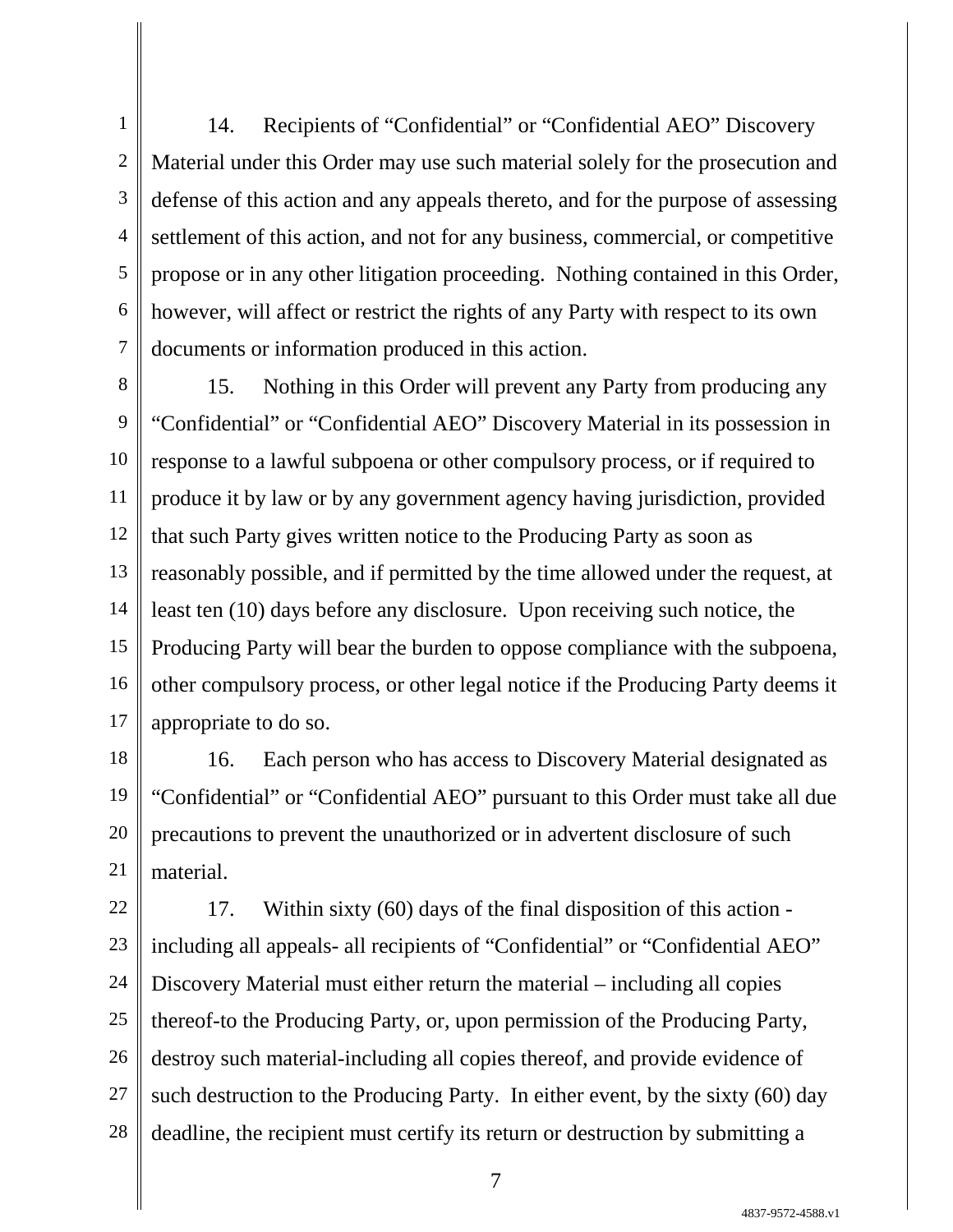1 2 3 4 5 6 7 8 9 10 written certification to the Producing Party that affirms that it has not retained any copies, abstracts, compilations, summaries, or other forms of reproducing or capturing any of the "Confidential" or "Confidential AEO" Discovery Material. Notwithstanding this provision, the attorneys that the Parties have specifically retained for this action may retain an archival copy of all pleadings, motion papers, transcripts, expert reports, legal memoranda, correspondence, or attorney work product, even if such materials contain "Confidential" or "Confidential AEO" Discovery Material. Any such archival copies that contain or constitute "Confidential" or "Confidential AEO" Discovery Material remain subject to this Order.

11 12 13 18. The Parties acknowledge that any disclosure or exchange of "Confidential" or "Confidential AEO" Discovery Material that has occurred prior to the date of entry of this Order is subject to this Agreement.

14 15 16 19. This Court will retain jurisdiction over all persons subject to this Order to the extent necessary to enforce any obligations arising hereunder or to impose sanctions for any contempt thereof.

Good Cause being found, IT IS SO ORDERED.

20

17

18

19

21

22

23

24

25

26

27

28

Dated: February 16, 2016 /S/ Frederick F. Mumm Honorable Frederick F. Mumm United States Magistrate Judge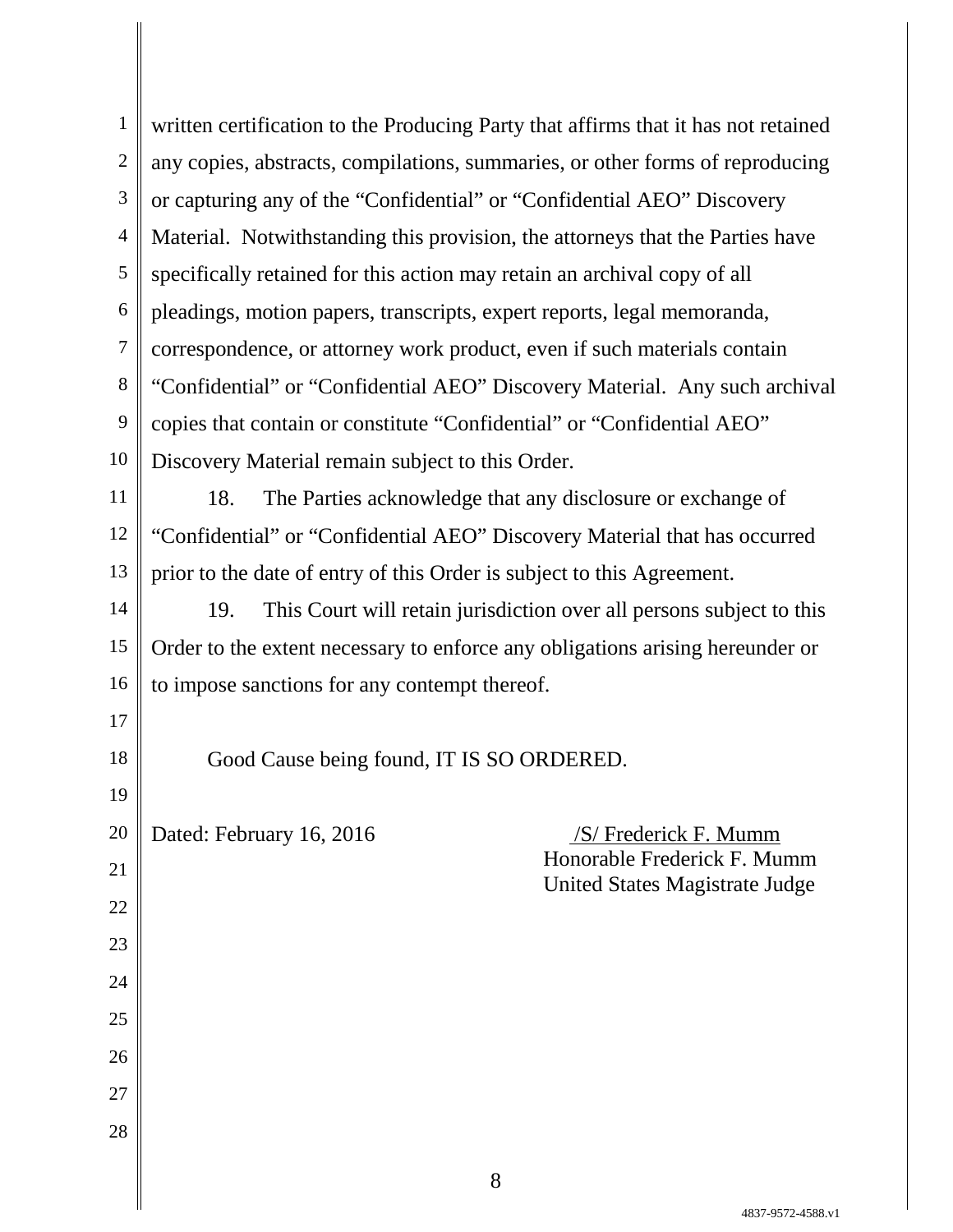| 1              | <b>Attachment "A"</b>                                                                 |  |  |  |  |
|----------------|---------------------------------------------------------------------------------------|--|--|--|--|
| $\overline{c}$ | NONDISCLOSURE AGREEMENT                                                               |  |  |  |  |
| 3              | I,                                                                                    |  |  |  |  |
| 4              | My address is<br>1.                                                                   |  |  |  |  |
| 5              |                                                                                       |  |  |  |  |
| 6<br>7         | My present employer is<br>2.                                                          |  |  |  |  |
| 8              |                                                                                       |  |  |  |  |
| 9              | My present occupation or job description is<br>3.                                     |  |  |  |  |
| 10             |                                                                                       |  |  |  |  |
| 11             | I have received a copy of the Protective Order entered in the case of<br>4.           |  |  |  |  |
| 12             | Joseph Daniel Lasica v. AOL Inc., United States District Court - Central District of  |  |  |  |  |
| 13             | California Case No. 2:15-cv-04230 GW (FFMx).                                          |  |  |  |  |
| 14             | I have read and understand the Order Governing Use and Dissemination<br>5.            |  |  |  |  |
| 15             | of Confidential Information (the "Order"). I hereby agree to comply with all of the   |  |  |  |  |
| 16             | terms of the Order, including holding in confidence and not disclosing to any         |  |  |  |  |
| 17             | unqualified person all documents, things, or information designated                   |  |  |  |  |
| 18             | "CONFIDENTIAL" or "CONFIDENTIAL ATTORNEYS EYES ONLY."                                 |  |  |  |  |
| 19             | I hereby expressly covenant that I will only use the documents, things,<br>6.         |  |  |  |  |
| 20             | or information designated as "CONFIDENTIAL" or "CONFIDENTIAL                          |  |  |  |  |
| 21             | ATTORNEYS EYES ONLY" in connection with the above-referenced litigation               |  |  |  |  |
| 22             | and that I will not use such documents, things, or information for any other purpose. |  |  |  |  |
| 23             | Further, I expressly covenant that I will not use such documents, things, or          |  |  |  |  |
| 24             | information for the benefit of myself or any other person or entity.                  |  |  |  |  |
| 25             | Within sixty (60) days of notice by any Party that this litigation is over,<br>7.     |  |  |  |  |
| 26             | or that my involvement is no longer deemed necessary, I expressly covenant that I     |  |  |  |  |
| 27             | will return all information and materials provided to me with the designation of      |  |  |  |  |
| 28             | "CONFIDENTIAL" or "CONFIDENTIAL ATTORNEYS EYES ONLY." I will                          |  |  |  |  |
|                |                                                                                       |  |  |  |  |